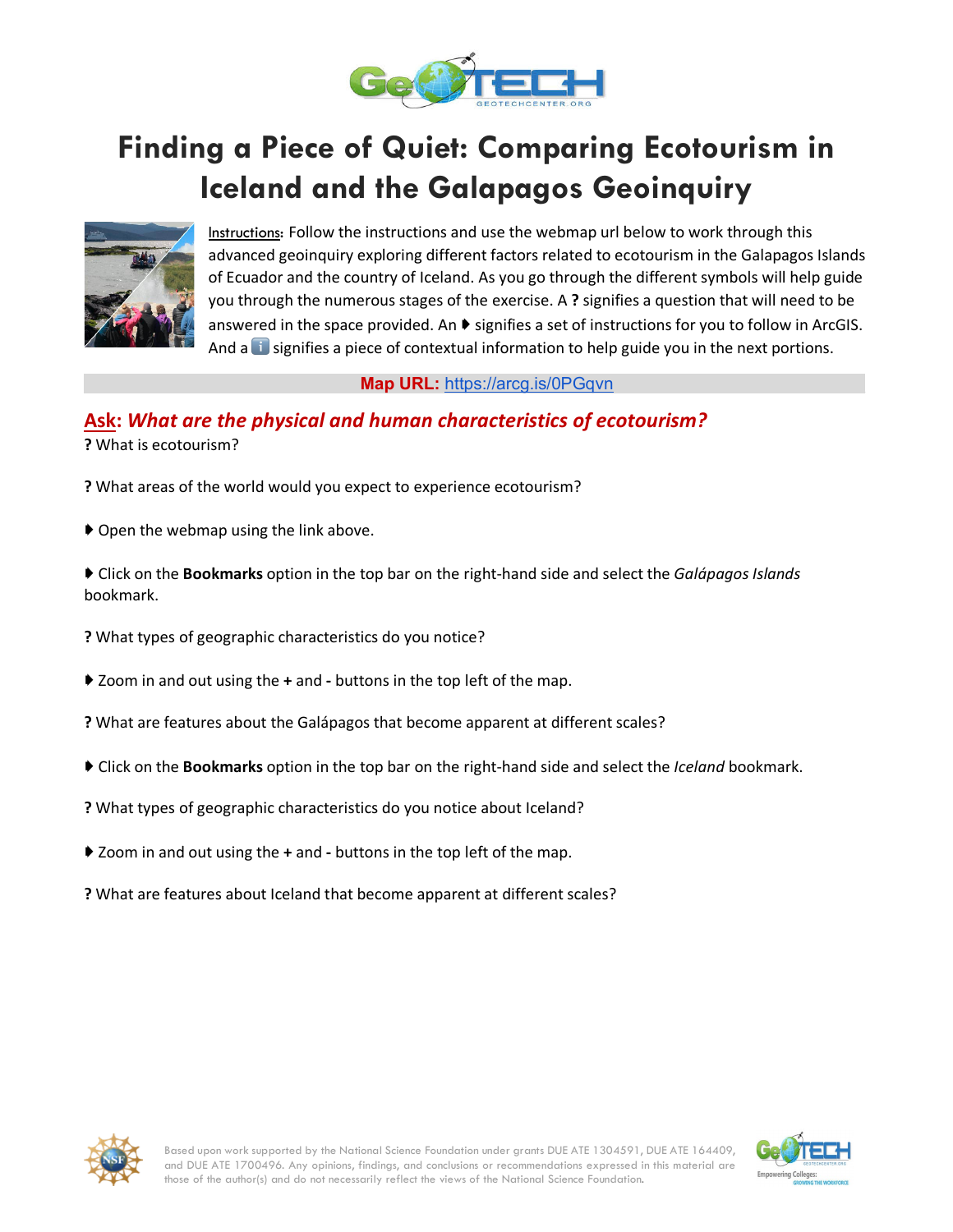

# **Acquire:** *What role does physical location have on the number of tourists?*

**?** What factors are going to contribute to the number of tourists who visit an area?

**The World Bank lists the countries of China/Hong Kong, Germany, the United States, the United Kingdom,** and the Russian Federation as the source of the most international departures for tourism in 2018

➧ Use the **Measure** tool located in the top right of the tool bar, to measure the distance from the major city or capital of each of the places in the World Bank's list to the Galápagos and then also to Iceland (to Reykjavik)

**?** Which tourism location (Iceland or the Galápagos) location is closest to all of the top tourism departure points?

 $\Box$  The distance lines curve due to the "great circle" and the fact that our planet is spherical

**?** Based on this information which location would you expect to have more difficulty attracting tourists?

- ➧ Change the basemap to **Dark Gray Canvas** by selecting the **Basemap** option along the top bar
- ➧ Turn on the layers *Top 20 Tourists to the Galápagos (2017)*, *Top 20 Visitors through Keflavik Airport (2019)*, and *Popular Flight Routes* by clicking the check boxes next to each of the layers in the **Content** menu.

**?** Click on some of the different icons that come up to determine the top 3 countries who send visitors to Iceland? and the Galápagos?

**?** IcelandAir offers an option for passengers flying from Europe to North America to extend their layover in Iceland for up to seven days. Why would a similar program not be an option for the Galápagos? [

### **Explore:** *What is the connection between economic development and ecotourism?*

**?** What are some trends you notice about the main groups of tourists going to Iceland vs. the groups going to the Galápagos?

**?** What types of goods, services, and infrastructure does a country need to support tourism?

- ➧ Turn off all of the layers currently on in the **Content** menu.
- ➧ Sign in to ArcGIS by selecting the option in the top right corner of the map screen
- ➧ Add the layer *Gross National Income by country, 2014* from the Living Atlas. Instructions for adding layers from the living atlas are located in the How To box on the last page of this document.

▶ Explore the Gross National Income (GNI) of different countries by clicking on them on the map. Use the search bar in the upper-right side of the map to search specific countries



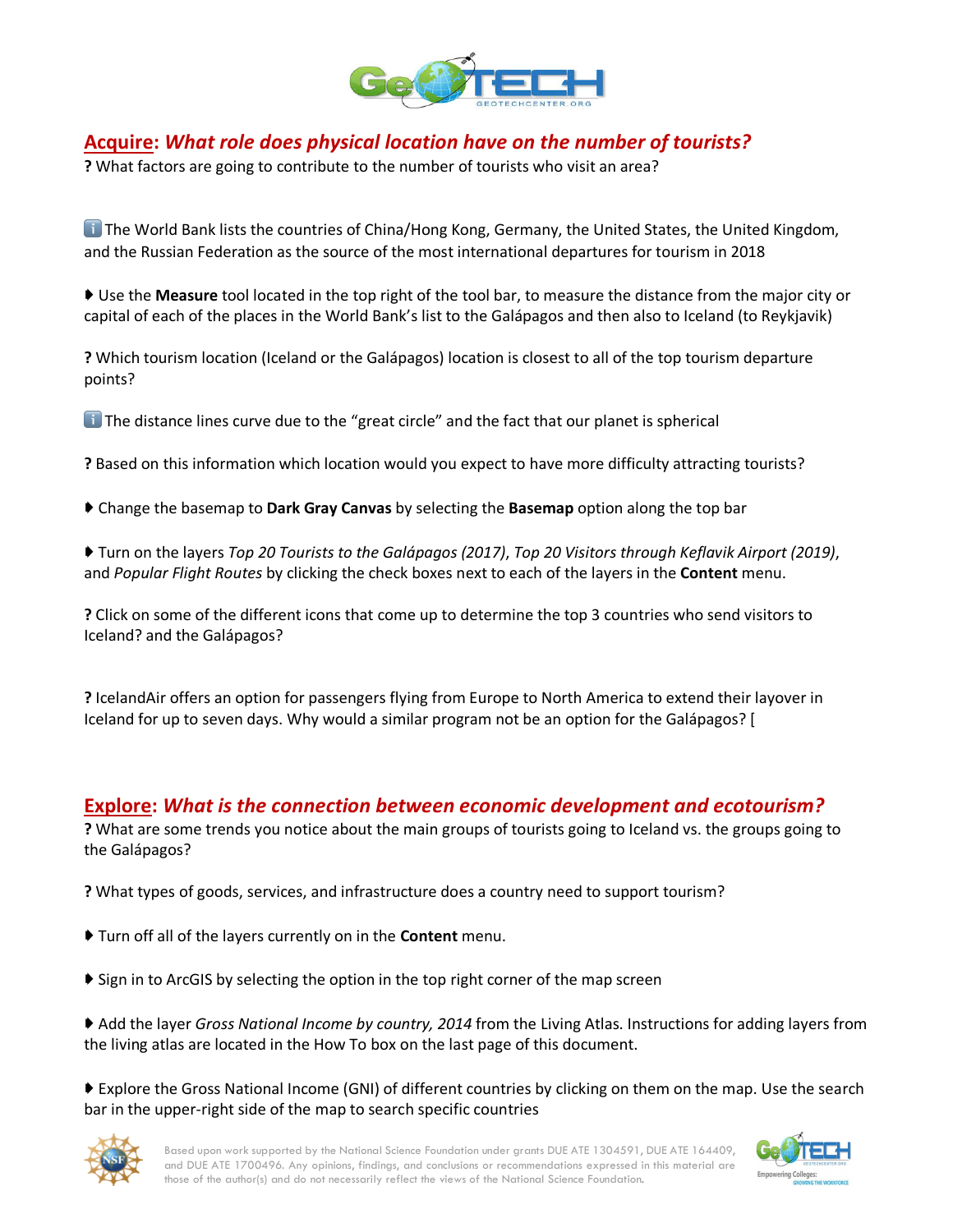

**?** What was the GNI of Iceland in 2014?

**?** What was the GNI of Ecuador in 2014?

**?** Which country is going to better be able to build infrastructure to handle large amounts of tourists?

**?** Why is GNI a good indicator for Ecotourism?

# **Analyze:** *What are the spatial relationships between Ecotourism sites and other locations?*

**i** Instead of using the measurement tool ArcGIS has geospatial analysis tools to increase speed and accuracy of spatial analysis

➧ Add a filter to the GNI layer by hovering your mouse over the layer's name in the **Content** menu and selecting the **Filter** option.

- ➧ Edit the Filter already in place and Add the expression **Gross National Income per Capita, PPP is greater than 30,000** and then choose the option to **Apply Filter**.
- ➧ Follow the directions in the How to box on the next page to perform a **Centroid Analysis** for the filtered Gross National Income by country, 2014 layer. Name your new Layer GNI\_Centroid\_YourName
- ➧ Once it is completed, turn off the *Gross National Income by country, 2014* layer in the **Content** menu.
- **?** Just based on visual analysis, what percentage of centroids appear closer to Iceland than the Galápagos?

➧ Add pins to the Galápagos Islands and Iceland by selecting the **Add** option along the top bar and choosing the **Add Map Notes** option from the drop-down menu. Title the new layer *Ecotourism Sites*. Center on Iceland by typing it into the search bar in the top right. Place a pushpin as close to the center of the country as possible and title the pin Iceland. Follow the same steps to place a pin in the Galápagos Islands.

➧ To do a proximity analysis, open up the **Analysis** menu and expand the **Use Proximity** option in the top bar. Select the **Find Nearest** option from the drop-down menu. Make sure that your *GNI\_Centroid\_YourName* layer is selected for option on and your *Ecotourism Sites (Points)* layer is selected for **option 2**. Keep the limit to 1 nearest location for **option 4** but deselect the checkbox that limits the search range. Change the resulting layer name to Closest\_Ecotourism\_Site\_YourName. Before running the analysis uncheck the **Use current map extent** box then select **Run Analysis**.

**?** What is the only country' centroid that is closer to the Galápagos than to Iceland?

### **Act:** *How can geospatial data be used to make decisions?*

**?** Given the geographic data, what are some things that Ecuador can do to increase tourism to the Galápagos?



Based upon work supported by the National Science Foundation under grants DUE ATE 1304591, DUE ATE 164409, and DUE ATE 1700496. Any opinions, findings, and conclusions or recommendations expressed in this material are those of the author(s) and do not necessarily reflect the views of the National Science Foundation.